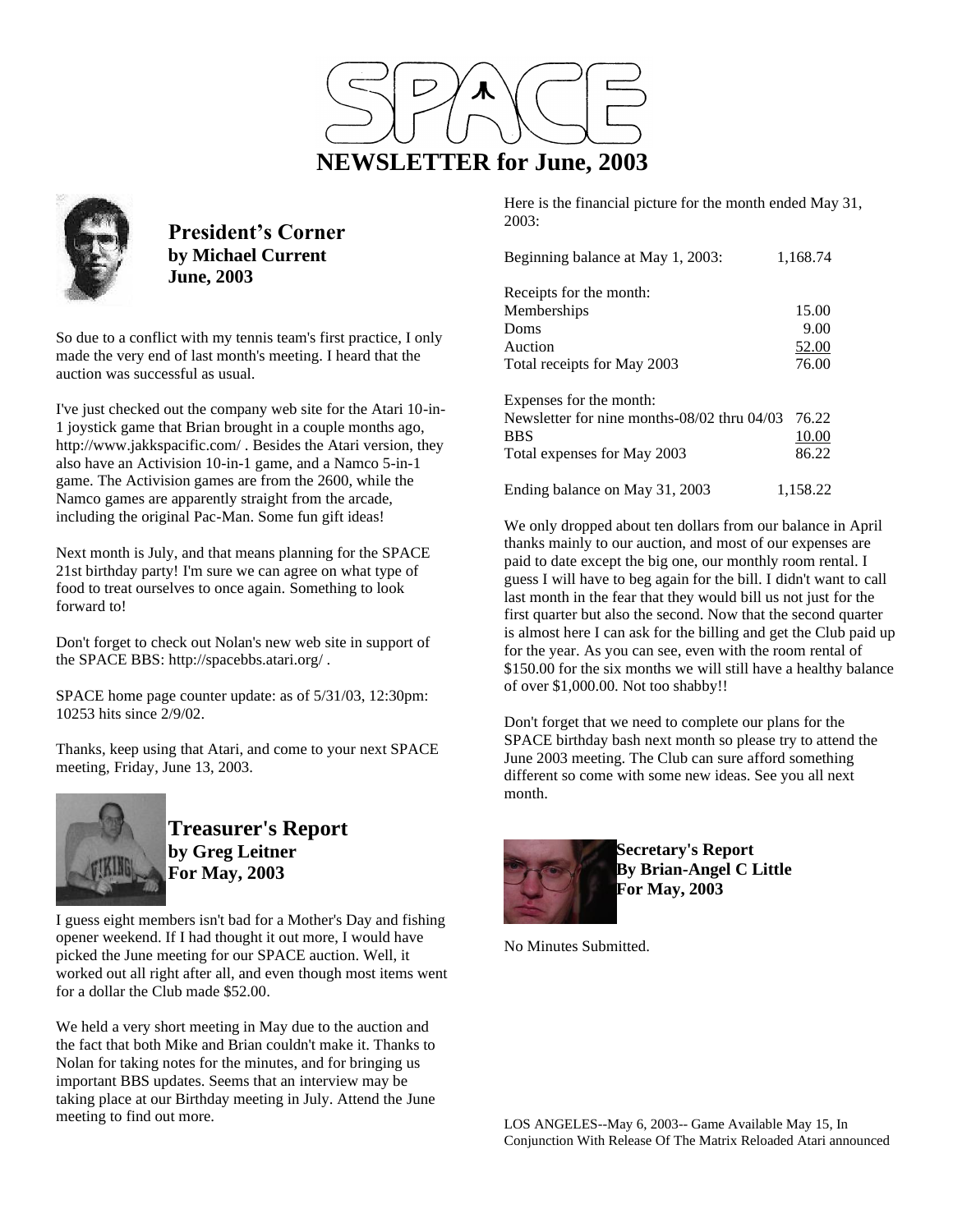today that worldwide retail orders for Enter the Matrix for the PlayStation® 2 computer entertainment system, the Xbox(TM) video game system from Microsoft, the Nintendo GameCube(TM) and personal computer (PC) have surpassed 4 million copies. The game will be available worldwide on May 15, in conjunction with the release of the highly anticipated second installment of the Matrix film trilogy, The Matrix Reloaded.

"We are thrilled by the tremendous worldwide demand for what is going to be one of the most groundbreaking games our business has seen in years," said Bruno Bonnell, chairman and CEO, Infogrames. "Enter the Matrix is the biggest game we have ever shipped, and I'm happy to report that it does not disappoint. Matrix fans and video game players worldwide are poised to enjoy an entirely new entertainment experience with a complete meshing of Hollywood filmmaking and interactive entertainment."

Developed by award-winning Shiny Entertainment (an Infogrames studio), Enter The Matrix is a revolution in interactive entertainment - a third-person action game that effectively blurs the line between Hollywood blockbuster films and next generation video games. The game is directed by and features a script written by the Wachowski Brothers, creators of The Matrix trilogy, marking the most intensive collaboration between a video game publisher and a movie studio to date.

Enter the Matrix for PlayStation 2, Xbox, GameCube and PC will be available at retail outlets worldwide on May 15, 2003 for an estimated retail price of \$49.99 and an ESRB rating of 'T' for Teen. More information about Enter the Matrix is available at www.enterthematrixgame.com, in addition, to learn more about The Matrix Reloaded visit www.thematrix.com.

\*\*\*\*\*\*\*\*\*\*\*\*\*\*\*\*\*\*\*\*\*\*\*\*\*\*\*\*\*\*\*\*\*\*\*\*\*\*\*\*\*\*\*\*\*\*\*\*\*\*

--From: Matthias Reichl

--Date: Wed, 09 Apr 2003 09:56:04 -0700

I've uploaded a new AtariSIO release to my homepage http://www.horus.com/~hias/atari/

Version 0.11 beta includes the following changes:

\* atariserver now contains loadable 6502 highspeed SIO code (like the HDI or Speedy 1050) - thanks to ABBUC for the code!

\* A "print DOS2.x directory" function was added to atariserver

\* AtariSIO now reached beta status

\* serveral minor bugfixes and improvements

so long, Hias

\*\*\*\*\*\*\*\*\*\*\*\*\*\*\*\*\*\*\*\*\*\*\*\*\*\*\*\*\*\*\*\*\*\*\*\*\*\*\*\*\*\*\*\*\*\*\*\*\*\*

--From: Ullrich von Bassewitz

--Date: Sun, 27 Apr 2003 12:24:23 +0200

I'm proud to announce version 2.9.1 of CC65, a C crosscompiler/crossassembler combo for 6502 systems.

CC65 has C and runtime library support for many of the old 6502 machines,including

- The Commodore VIC20 (contributed by Steve Schmidtke <steve\_schmidtke@hotmail.com>).

- The Commodore C64 and C128.

- The Commodore C16, C116 and Plus/4.

- The CBM 510 (aka P500), a quite rare Commodore machine (programs run in bank 0).

- The CBM 600/700 family (programs run in bank 1).

- Newer PET machines (not 2001)

- The Apple ][ (library support by Kevin Ruland <kevin@rodin.wustl.edu>)

- The Atari 8 bit machines (thanks to the Atari team: Christian Groessler <cpg@aladdin.de>, Mark Keates <markk@dendrite.co.uk>, Freddy Offenga <taf\_offenga@yahoo.com> and David Lloyd, <dmlloyd@ataricentral.com>).

- GEOS for the C64 and C128 (GEOSLib by Maciej Witkowiak <ytm@elysium.pl>)

- The Oric Atmos (this one is BETA!).

The libraries are fairly portable, so creating a version for other 6502s shouldn't be too much work.

This release contains bug fixes (see http://www.cc65.org/bugs.php for a list of bugs that are fixed in this release), plus the following small additions:

\* As a contribution to the Contiki project, the \_heapmemavail and \_heapmaxavail functions have been added from the head branch.

\* The BETA library for the Oric Atmos has been added from the head branch, so I can get some more feedback.

There is still no support for the following features:

\* Floats and bit fields.

\* stdio file routines on some systems.

\* The 80 column mode on the C128 is not supported by the conio library (this will come with the next major release, thanks to the initial work of MagerValp <MagerValp@cling.gu.se>).

Available packages:

As usual I will provide the complete sources and several binary packages, including RPMs for RedHat Linux. Linux is the primary development platform, so the sources do compile out of the box on Linux machines.

Please note that there are separate RPMs for the compiler proper and the target specific libraries. To develop for one of the predefined target systems you need the compiler RPM package \*and\* one of the target machine packages.

Binaries for DOS and and Windows will follow or may already be available at the time you read this. OS/2 packages will again be available, but since there are almost no downloads for OS/2, so the host platform may get dropped in the near future (again). As with the RPM packages, you need the package for the development system (Windows, etc.) \*and\* one or more of the target machine packages.

Download: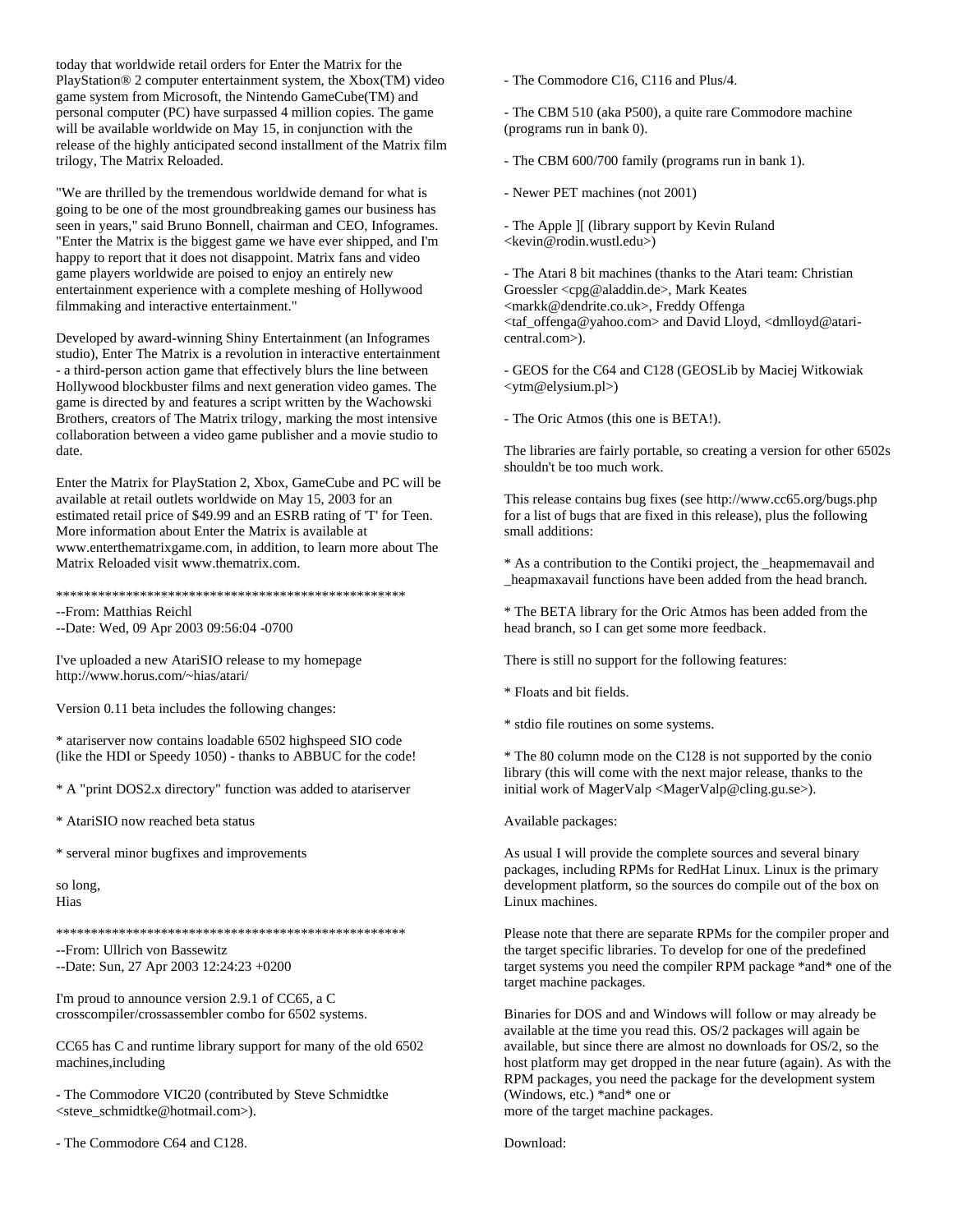For more information and a download link, please visit the cc65 web page at:http://www.cc65.org/

## Mailing list:

There is a mailing list for discussing cc65 related issues (programming, suggestions, bugs, ...). See

http://www.cc65.org/#List

for information on how to subscribe to this list. -----------

Thanks to all who sent feedback and suggestions, and of course to anyone who helped developing cc65!

\*\*\*\*\*\*\*\*\*\*\*\*\*\*\*\*\*\*\*\*\*\*\*\*\*\*\*\*\*\*\*\*\*\*\*\*\*\*\*\*\*\*\*\*\*\*\*\*\*\*

--From: "Mark DiLuciano"

--Date: Tue, 29 Apr 2003 08:39:15 GMT

Well, after a lot of work, they are finally finished! We will be accepting preorders for the M.U.L.E. Cartridge on Monday [4/28], 10:00 AM Pacific time. Keep in mind, we only made 50 Cartridges. That is it! There will be NO more! Each cartridge is individually numbered.

You can preorder by going to http://www.sunmark.com anytime after 10:00 AM Pacific time. The first order gets cart number #1, second order gets cart #2....etc. If you want a particular number, please specify in the comment section of the order form. If you order more than one, we will send you consecutive numbers.

The carts will be shipped the week of May 12th. Until then, the price will be \$34.95 each. After May 12th, they will be \$39.95 each. \*\*\*\*\*\*\*\*\*\*\*\*\*\*\*\*\*\*\*\*\*\*\*\*\*\*\*\*\*\*\*\*\*\*\*\*\*\*\*\*\*\*\*\*\*\*\*\*\*\*

--From: Carsten Strotmann <cas\_news@strotmann.de> --Date: Fri, 02 May 2003 16:36:09 +0200

The first Version of the USB Device Driver Development Kit Disk is available.

This disk will contain Information, Tools and Sourcecode f¸r USB Device Driver Development and will be updated regulary.

Please find the disk at http://www.strotmann.de/twiki/bin/view/APG/UsbDDkD

Information on the USB hardware http://www.strotmann.de/twiki/bin/view/APG/ProjUSBCart

Carsten Strotmann

\*\*\*\*\*\*\*\*\*\*\*\*\*\*\*\*\*\*\*\*\*\*\*\*\*\*\*\*\*\*\*\*\*\*\*\*\*\*\*\*\*\*\*\*\*\*\*\*\*\*

--From: Michael Beck --Date: Tue, 06 May 2003 11:44:37 +0200

Hi,

On the website http://www.rho-sigma.de/atari8bit/fs.html

you can find the first public release of the Atari 8bit filesystem driver for Linux.

About:

ATR8FS is a ATARI 8bit filesystem for Linux released under the GPL. It originated from the 8bit ATARI machines. It allows to read disk images from a more than twenty years old computer :-)

Features of Version 0.1

- Can mount ATR images (currently the only possibiliy to access a ATARI 8bit disk :-)

- Can read DOS2 compatible filesystems, like DOS 2.0S, DOS 2.0D, DOS 2.5, BiboDOS, MyDOS ...

- Can read DOS3 filesystems

- Can read DOS4 (Antic DOS) filesystems
- Can read SpartaDOS 2+ compatible filesystems
- Currently NO write support
- Currently no direct disk access
- Alpha implementation, not heavily tested yet

Have fun,

--

PS: Sorry if this may be posted a second time, I crossposted it to c.o.l.a which was not allowed ...

Michael Beck beck@ipd.info.uni-karlsruhe.de

\*\*\*\*\*\*\*\*\*\*\*\*\*\*\*\*\*\*\*\*\*\*\*\*\*\*\*\*\*\*\*\*\*\*\*\*\*\*\*\*\*\*\*\*\*\*\*\*\*\*

--Date: Sun, 11 May 2003 07:50:11 -0700

Version 1.4 of Atari800MacX has been released. It has several bug fixes in it (the Emulator state save now works with all cartridges). Most of the enhancements relate to Gamepad controls, and some of the bug fixes are in this area as well. See http://members.cox.net/atarimac for full details and download.

[This news item courtesy of Atari.org - http://www.atari.org]

\*\*\*\*\*\*\*\*\*\*\*\*\*\*\*\*\*\*\*\*\*\*\*\*\*\*\*\*\*\*\*\*\*\*\*\*\*\*\*\*\*\*\*\*\*\*\*\*\*\* --Date: Thu, 22 May 2003 12:50:46 -0700

The new version includes the following enhancements:

- support for DCM/DI/XFD disk images

- transparent (de-)compression support through zlib
- devfs support in the kernel driver
- support for non-standard SIO2PC cables (using DSR instead of RI)
- added 'all' option to several atariserver functions
- several minor bugfixes and improvements

AtariSIO can be downloaded from my homepage

http://www.horus.com/~hias/atari/

so long, Hias \*\*\*\*\*\*\*\*\*\*\*\*\*\*\*\*\*\*\*\*\*\*\*\*\*\*\*\*\*\*\*\*\*\*\*\*\*\*\*\*\*\*\*\*\*\*\*\*\*\*

--From: Vladimir Tichy

--Date: Tue, 20 May 2003 23:41:10 +0200

I have developed Atart, the system for Atari 8bit casette emulation and for easy creating casette archives. It allows to connect Atari data recorder directly to the PC! See

http://sdq.webpark.cz/atari/projects/atart/

thanks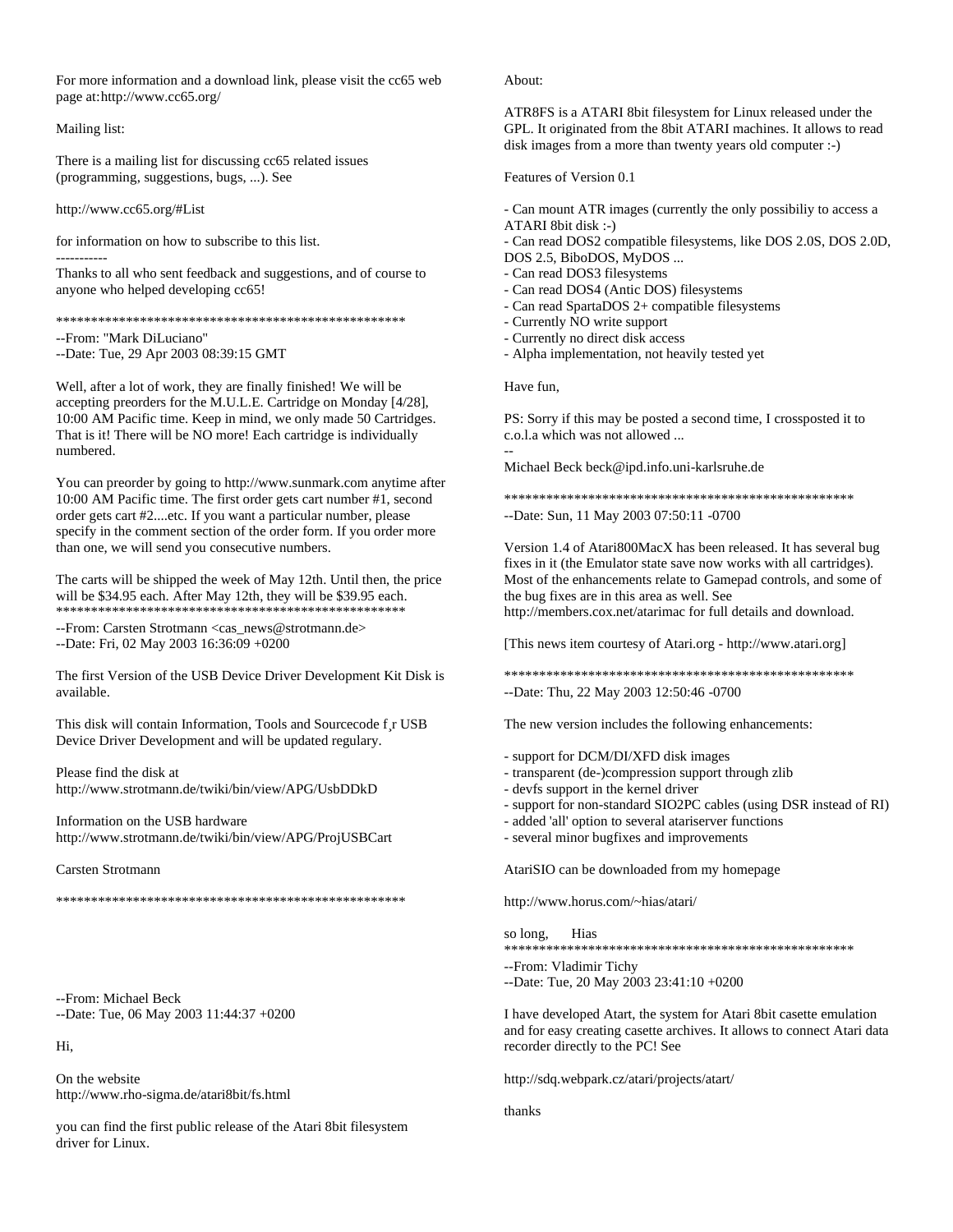## Vladimir Tichy

--From: "Mark DiLuciano" --Date: Thu, 22 May 2003 22:37:10 GMT

Rampage is now available on cartridge and it works on both NTSC and PAL We are only making 50 carts, so get your orders in early. M.U.L.E. sold out in two days!

http://www.sunmark.com

--Date: Saturday, May 17, 2003 7:15 PM +0200

--From: Walter Lojek

--To: mcurrent@carleton.edu

--Subject: March Newsletter from SPACE

Hello Michael,

As a frequent reader of your online news I like to give a comment on the March Newsletter, concerning TurboBASIC XL. It has been stated there:

## --From: Lance Ringquist

--Date: Mon, 10 Feb 2003 12:51:58 -0600

The legendary turbo basic is now available on cartridge from video 61. Turbo basic is compatible with all xl/xe computers with at least 64k of memory. Turbo basic is compatible with dos 2.x, and mydos. Turbo basic is not 400/800 compatible, nor is it spartados compatible. Please visit our website for more details, and also to check out our new release page at, www.atarisales.com Thanks, Lance

This is not quite correct!

Turbo BASIC is also fully compatible with TurboDOS 2.1 and SpartaDOS X. Those two are my preferred DOS for running my XL-System.

There is also a let's say 'smaller' version of TurboBASIC available for the 400/800 systems with 48k of memory.

I klnow that this is an ad from Video61, maybe they are no users ....

Gx & Good Byte

Walter Lojek

Member of ABBUC

 $A-T-A-R-I$ Answers, Tips, And Relevant Information by Paul Alhart, paulalhart@hotmail.com 1987.5

Last month Shirl and I attended the 12th West Coast Computer Faire in San Francisco. I had expected to find all the major computer manufacturers there showing their "yet to be released"-"Coming Real Soon Now" hardware. That was not the case. Although ATARI Corp. was not at the Faire, there were many computer manufacturers, including some I had never heard of, present. They all had their latest hardware up and running an available for you to purchase and carry home. There were also many third party hardware and software manufacturers, computer stores, office supply stores, magazines, and

user groups manning booths at the faire. They all had something to show, something to sell and something to give away free. Shirl and I both left with shopping bags full of free magazines, literature, pins, buttons, and advertisements. Some of the more interesting booths for us were Antic Publishing, ABACUS (Atari Bay Area Users Group), Byte, Broderbund Software, Coast User Group (Atari STs only), CompuServe, Supra Corp., SLCC (San Leandro Computer Club, and American TV. Besides all there was to see and the good deals to be had there were seminars and lectures covering almost any topic related to computers in any way. While we were there, Chris Crawford, <where have you heard that name before ?> gave a 2 hour workshop on game design. If only we had had the time!! Maybe next year Chris. Yes, I am planning on going again next year. I hope you can find your way there next year too. You won't be disappointed.

Do you use your printer for graphics? Would you like to have a selection of colored ribbons? At the Computer Faire I picked up some literature from a company called I.P.S. They sell ribbons mail-order for unbeatable prices. Black ribbons start at \$1.25 each for Okidata 82, 92, 93 and Star SG printers. Colored ribbons are just \$2.00 for the same printers. They have ribbons for many other printers too, all at reasonable prices. I'll have all the information at the meeting this month so you can get it from me there if you are interested.

Here is an interesting bit I picked up recently. Next time you are playing Super-Breakout press SHIFT, CONTROL, & "I" all at the same time to see a secret message put there by the programmer. While we are into secrets. Next time you play Space Invaders on your dusty old 2600 VCS, press RESET while turning on the power and you will get rapid fire. Keep the secret from the rest of the family and you will have the top score rapped up.

LOS ANGELES--May 13, 2003-- Atari (Nasdaq:ATAR) will showcase more than 30 cutting-edge video games at this year's E3 in Los Angeles, including games based on major motion pictures; titles from Wizards of the Coast's Dungeons & Dragons® (D&D®) franchise; hard-hitting action games; the Company's first massively multiplayer online role playing game (MMORPG); and titles aimed at the mass entertainment market.

Atari is one of the world's largest interactive entertainment publishers with hundreds of award-winning titles and industry-leading partnerships with Hollywood and other entertainment giants. E3, the video game industry's largest trade show and exhibition, will be held at the Los Angeles Convention Center from May 14-16.

"Atari has been reborn with a lineup of the most entertaining and wide reaching video games available on the market," said Bruno Bonnell, chairman and CEO of Atari. "By joining Hollywood and entertainment partnerships with the industry's best collection of developers, we have positioned Atari as a leader in our industry and an innovator among publishers. As our diverse AAA lineup clearly demonstrates, Atari is back, and in a big way!"

From its impressive catalog of Hollywood licensed properties, Atari will showcase two games based on the biggest blockbuster films of 2003. The hotly anticipated Enter the Matrix is a third-person action game featuring a storyline written by the Wachowski Brothers themselves that parallels the upcoming film and marks the most ambitious collaboration between Hollywood and a video game publisher to date. Atari will also trumpet Arnold Schwarzenegger's foray into video games with its preview of Terminator® 3: Rise of the Machines(TM), for PlayStation 2 and Xbox, which features both the actor's voice and likeness. In addition, Atari will unveil Terminator (R)3: War of the Machines(TM) for the PC. Both Terminator games are based on the summer blockbuster sequel, Terminator® 3: Rise of the Machines(TM), due in July. In addition,